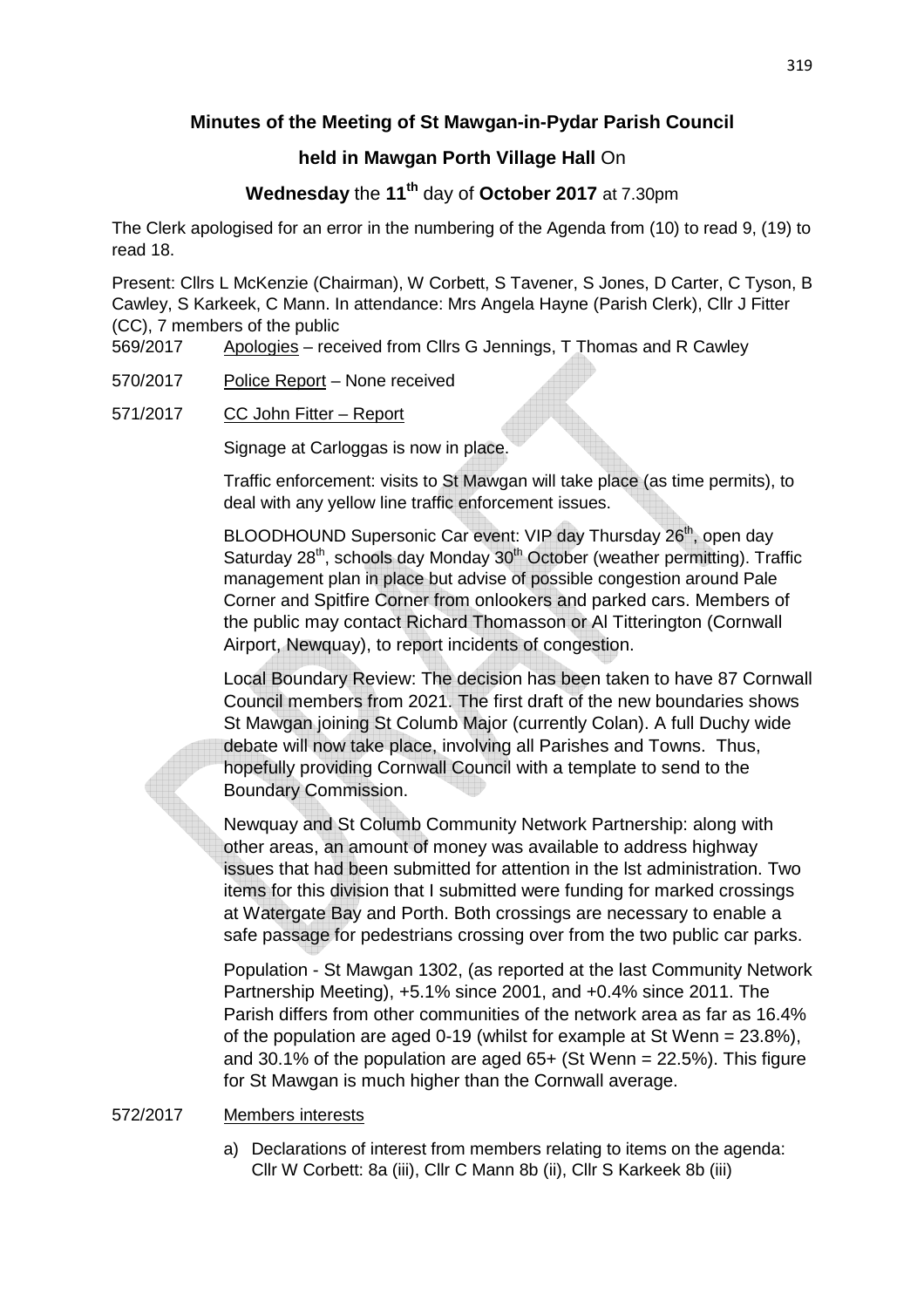- b) Written requests for dispensations or interests None
- c) Written statements from members expressing interests in an agenda item - None

#### 573/2017 Public Participation

 Mr B Lynn in relation to item 8a(ii) and 9 (iv), invited Cllrs that are not familiar with the proposed site within Trenance to take the opportunity to view. He informed the PC that a formal objection has been lodged with Cornwall Council Planning Department.

 In relation to 9 (iv) Cllr Fitter reiterated his stance that a one-off approach to review the public footpaths at Trenance is desired, as many of the historic paths are no longer evident. He advised he would not support 9(iv) at this time.

 Cllr D Carter reported that 2 footpaths in that area are half washed away and 1 with deep holes is very dangerous.

 Mrs L Meek (agent for applicant 8a(ii). In relation to item 8a(ii) and 9 (iv) invited any questions. There were none.

 Mr S Gardner highlighted the legal time frame in relation to 9v, and questioned the efficacy of the Cornwall Council findings.

 The Chair thanked the participants for their conciseness within the time frame allowed.

- 574/2017 Minutes of the last meeting Proposed by Cllr W Corbett and seconded by Cllr S Karkeek and **resolved** to accept the minutes of the meeting held on 13<sup>th</sup> September, as a true record and were duly signed by the Cllr L McKenzie.
- 575/2017 Clerk's report The report had been circulated prior to the meeting:

 Almshouse Fountain: a report has been received of serious cracks in the masonry. Cllr Tyson liaising with Emma Wilton who is in contact with the owners – Carnanton Estate.

Notice of Completion of Audit 2016/17 received.

 Closed Churchyard Memorial Safety Inspection: in the most recent inspection by Churchwardens (observing Diocesan guidelines for Memorial safety), 15 memorials were considered a risk, and were laid flat, face up. Where the inscriptions are decipherable, it is hoped to be able to inform the families from burial records. Otherwise they will remain on the ground.

 Burial Ground – PC maintenance contractor contacted following parishioner concerns regarding overgrowth particularly around the memorials. This was due to adverse weather and was due to be addressed the weekend of 14<sup>th</sup> and 15<sup>th</sup> October.

576/2017 Planning – New applications – to discuss and decide on response to Cornwall Council.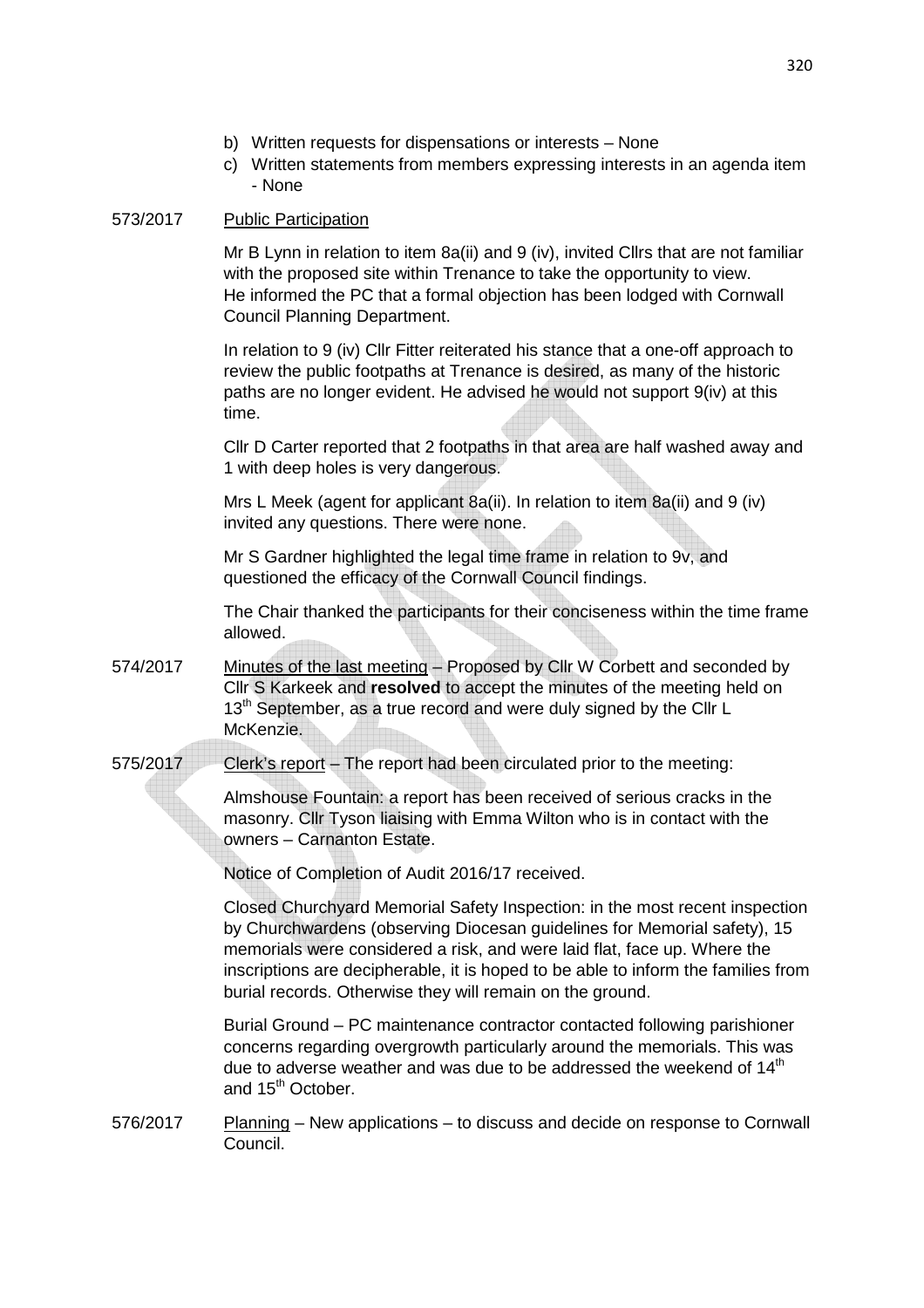- i **PA1708403.** Applicant Mr Stephen Webb. Proposal: Proposed balconies, removal and replacement of existing flat roof, construction of new lantern roof to existing dining room: Location: Gabriels View Tredragon Road Mawgan Porth. Cllr W Corbett proposed and Cllr C Mann seconded and it was **resolved** no objection providing there were no adverse impacts of balcony to neighbours.
- ii **PA17/08278.** Applicant Mr Peter Cole. Proposal: Proposed replacement dwelling and outbuilding with external parking and amenity space. Location: Mansel Cottage Trenance Mawgan Porth Newquay.

 Cllr W Corbett proposed and Cllr C Mann seconded and it was **resolved** to object on the following grounds:

 The proposed outbuilding attached to the proposed new garage introduces a second, large massing of development which the PC felt would create an obtrusive feature leading to diminishing the area's intrinsic qualities – contrary to Cornwall Local Plan Policy 2 and 3.

 In accordance with Standing Order 1a, the Chair moved item 9b (iv) to next the item.

 Proposed Diversion of Public Footpath Associated with Planning Application **PA17/08278** – Land at Mansel Cottage Trenance Mawgan Porth. To agree response to pre-consultation enquiry. Photographs of site had been circulated prior to the meeting. Notwithstanding Cllr Fitter's comments regarding the footpath network within this area that requires definitive map upgrading, but considering the scale of diversion proposed within the context of planning application **PA17/08278**, Cllr W Corbett proposed and Cllr S Karkeek seconded and it was **resolved** no objection. Clerk to respond accordingly to Countryside Access Team.

 The Chair suspended Standing Order 3g **in accordance with Standing Order 24b, Standing Order 3g was suspended to hear Cllr Fitter**.

**Cllr W Corbett left the room at this juncture** 

iii **Enquiry Reference Proposal PA17/08966**. Applicant Mr Nick Robertson. Proposal. Non-material amendment (No. 1) for: repositioning if existing and addition of three small rooflights to building 4; additional window for building 5; lengthening of window in building 3; raising of ridge height for building 4; replacement of flue for wood burner with a fire place and chimney on building 2; addition of brick surrounds and lintels to windows on buildings 3 and 4; Garage door of building 3 to be split into two smaller doors; change of overall thickness and pitches to section of flat roof that connects buildings 1, 2 and 3; and windows of building 1 to be in the style of the existing sliding sash windows to (PA16/11495). Proposed alterations and additions to the existing dwelling and the proposed extension and use of the existing barn as ancillary accommodation on land at Polgreen Manor, St Mawgan. Location Polgreen Manor Polgreen St Mawgan TR8 4AG**. Resolved** no objection.

 **Cllr W Corbett returned to the room.**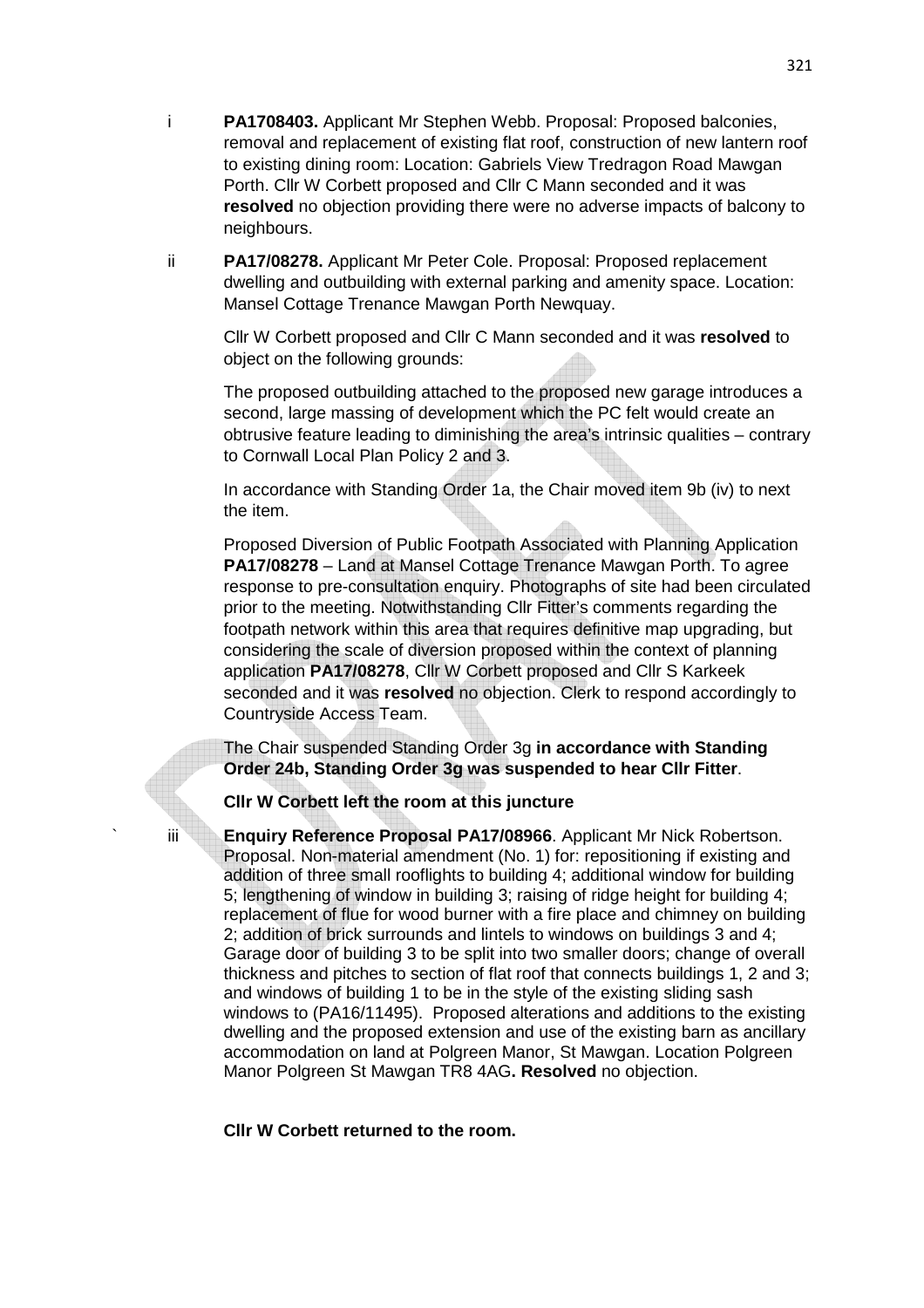#### 577/2017 Any other planning applications received from Cornwall Council by the time of the meeting.

- i **PA17/09090**. Applicant: Mr P Abell. Proposal: Extension of existing first floor flat over flat roof area to provide additional living accommodation. Location: Bettys News Flat Bridge House Mawgan Porth Hill Mawgan Porth. **Resolved** no objection
- ii **PA14/00419**. Applicant: Mr J Barlow. Proposal: Removal of condition 6 (holiday accommodation occupancy restriction) in respect of decision - - PA17/09148 (outline permission for the construction of ten holiday chalets) to be replaced by leasehold/estate management clauses. Location: Merlin Golf Club Mawgan Porth Newquay Cornwall TR8 4DN. **Cllr C Mann did not leave the room, as this item was Deferred until 9th November**

#### **Cllr S Karkeek left the room at this juncture**

iii **PA17/02686/PREAPP**. Applicant: Ms C Makepeace. Proposal: Pre application advice for proposed dwelling in garden of summerhouse. Location: Summer House Winsor Lane St Mawgan Newquay Cornwall TR8 4EU. In accordance with Local Council Pre-App protocol the Clerk to inform CC Case Officer that in the PC's view: 1. the site is a considerable distance away from the main part of the village and cannot be considered either to be 'infill' or 'rounding off'. 2. It would also be inconsistent with the LPA's refusal of a proposal nearby. Therefore, the PC would be unable to support a formal planning application for a dwelling on this site should one be made.

#### **Cllr S Karkeek returned to the room**

- 578/2017 Advices and decisions by Cornwall Council circulated prior to meeting.
	- i **PA17/01746/PREAPP Closed advice given.** Applicant: Colette Cuddihy (Project Manager). Proposal: Pre-application advice for works to a listed building. Location: Lanherne Carmelite Convent Long Lane St Mawgan

 ii **PA17/05935 APPROVED**. Applicant: Mr Alastair Sneddon. Proposal: Listed building consent to install two positive pressure ventilation fans onto grade II listed building to reduce dampness within building. One roof tile to be replaced with an intake grill. Second fan to draw air from an existing chimney breast. Location: Mawgan-In-Pydar CP School St Mawgan TR8 4EP

- iii **PA17/02129/PREAPP Closed advice given.** Applicant: Moira And Diana Dixon. Proposal: Pre-application advice for demolition of two existing dwellings, a static caravan and annex building, to be replaced with two detached dwellings plus a third building containing two self- catering units for holiday use. Location: Seacrest And Wheal Cottage Trenance Mawgan Porth
- iv **PA17/02154/PREAPP Closed advice given**. Applicant: Mr And Mrs P Craddock. Proposal: Pre-application advice sought in respect of proposal for the conversion of existing unused agricultural building (previous use was a piggery when part of New Farm) into self-contained dwelling. Currently being used for equestrian purposes. Location: Land South of New Farm St Mawgan TR8 4HH
- v **PA16/09323 Marver Holiday Park** Appeal notification received.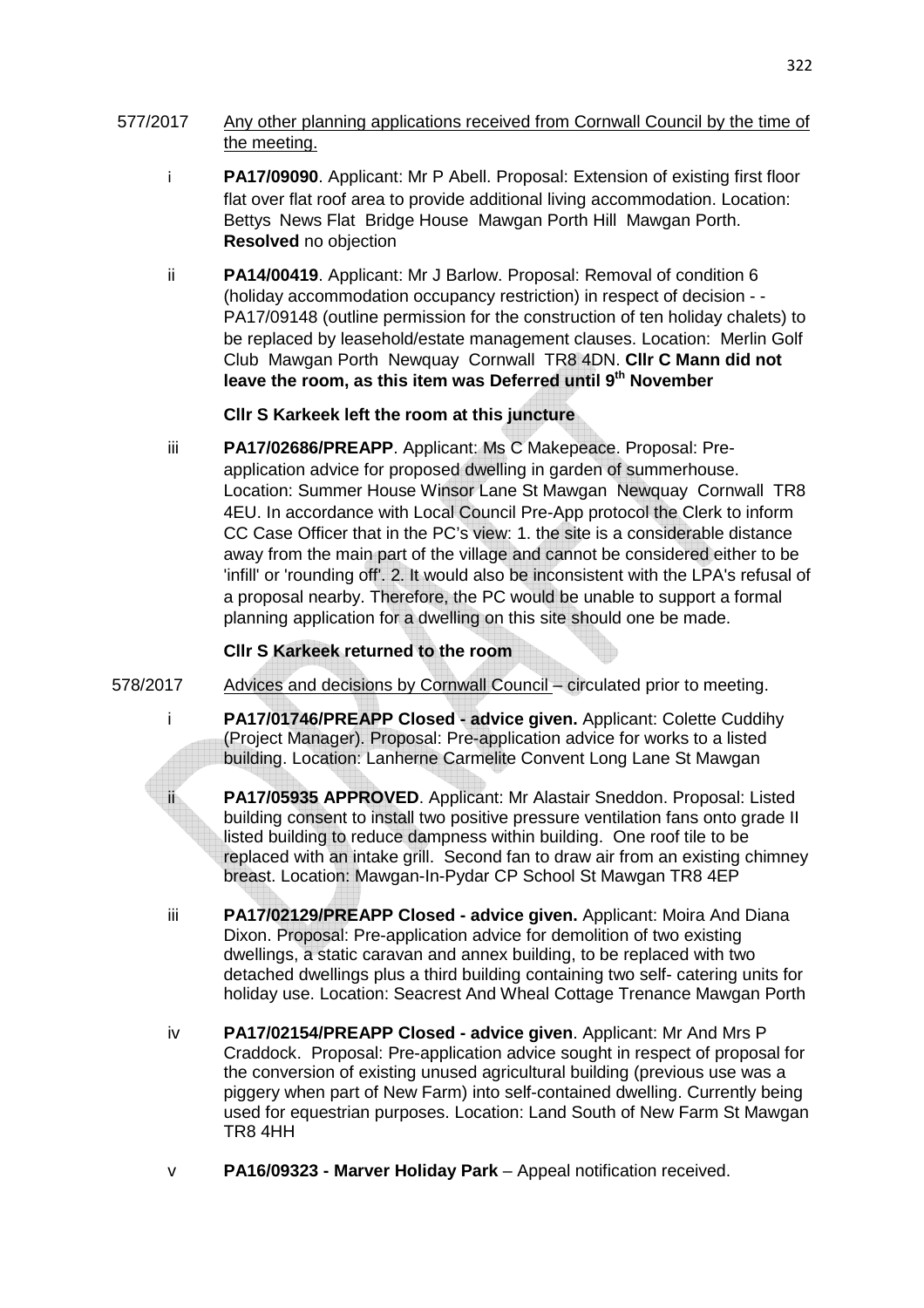vi **APP/D0840/W/17/3179155 Cornwall Council ref: PA16/10748 Appeal start date: 27 July 2017.** Appellant: Mr W Corbett. Proposal: Prior approval for a general purpose farm building to be converted into two dwellings and associated operational development Location: Agricultural Grain Store at Tolcarne Merock Tolcarne Lane St Mawgan Cornwall TR8 4AG. Cornwall Council decision: PLANNING PERMISSION REQUIRED. **Withdrawn** 

## 579/2017 Planning Enforcement Issues - none

### 580/2017 Working groups

- (a) Amenities
	- i. Playground Fence suppliers and prices for replacement being sought
	- ii. Playground Equipment: Sovereign Play Equipment Inspection 20/09 confirmed Working Group findings. Date to be confirmed to replace 8 rusty shackles on swings, 5 hand rails with flaky paint, 1 missing bolt and to tighten 1 loose bolt on duck rocker.
	- iii. Broken Benches at 1) Carloggas and 2) Playing Field. On behalf of SMEGMA, Cllr C Mann kindly included the Playing Field bench onto the list of repairs.
	- iv. Burial Ground Cemetery gates. In the absence of Cllr R Cawley, Cllr S Karkeek reported that the catch had been replaced.
- (b) Transport and Rights of Way
	- i. Footpath: Lower Lanherne Farm 409/28/2 joining 409/28/1, 409/29/2 with 409/29/1 to Middle Lanherne Farm.

**The Chair suspended Standing Order 3g** in order to offer Cllr Fitter the opportunity to intercede and request a response from CC to emails sent by Working Group.

- ii. Bolingey Lane Clerk received reply from Natural England. Clerk to contact Cornwall Wildlife Trust.
- iii. Mawgan Porth/Trenance public footpath signage CC responsibility bronze paths: very low on CC priorities. PC pursuing other charitable funding for signage as previously minuted 559/2017b (iii).

Cllr Corbett suggested that the PC could bid for a sum from the Community Network Partnership Fund to repair footpaths generally not a CC priority. Cllr Fitter agreed to investigate the possibility.

## **The Chair resumed Standing Order 3g**

- iv. As discussed earlier.
- v. Definitive Map Modification Order (application WCA 573 Rectory Lane): The decision of the Natural Environment Manager with delegated responsibility was made on 6 September 2017 that an Order be made - under Section 53(2)(b) of the Wildlife and Countryside Act 198 - to add a Restricted Byway to the Definitive Map and Statement from road U6177 at the ford at Mawgan-in-Pydar School to road U6177 at Lanvean Farm in Mawgan-in-Pydar. That the Order be confirmed by Cornwall Council as an unopposed Order if no objections or representations are received to the Order; or, if objections or representations to the Order are received that the Order be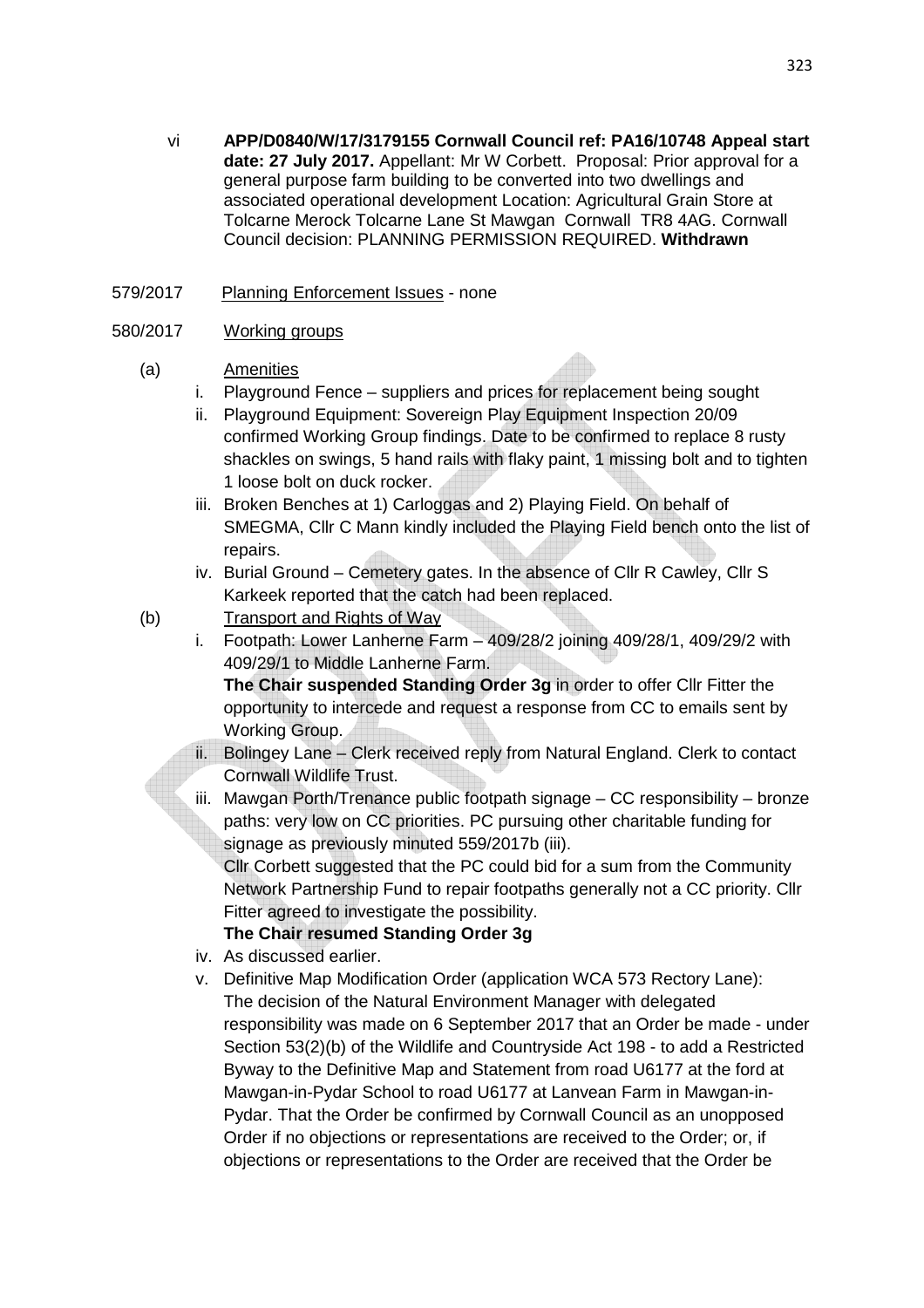submitted to the Planning Inspectorate with a request that it be confirmed by the Secretary of State.

 This would allow passage on foot, on horseback or leading a horse, driving a horse-drawn vehicle, or riding or pushing a bicycle. However, motor-propelled vehicles would henceforward be disallowed from using the lane apart from those belonging to householders or landowners along the lane or persons visiting them (and possibly others with long-user rights).

 Once the proposed Order is advertised, interested parties will have 42 days in which to object to it. If objections are received, then they will be forwarded to the Secretary of State who will decide either to confirm the Order, or to arrange for a public inquiry.

 In these circumstances, it was **resolved** to seek the views of parishioners as to whether they are content with the proposed order or whether they wish the PC to contest it.

- (c) Beach and Environment siting of memorial bench at Mawgan Porth Beach. Resolved no objection. Suggested site next to existing memorial bench. Applicants to be made aware of need for safe anchoring in anticipation of high tides.
- (d) Neighbourhood Plan Agreed to meeting twice monthly – there have been 2 meetings thus far. Cllr Corbett informed the PC that members of the community have joined the working group. Currently at the stage of creating concise policy to adopt. Cllr Mann asked that Affordable Housing be included. Cllr Corbett to circulate notes of meetings to PC.
- 581/2017 Digital Media for Parish Council no report.
- 582/2017 Staffing Working Group and Clerk review of Clerk's contracted hours. To remain on Agenda

#### **2 members of the public left at this juncture**.

- 583/2017 Grants to Local Organisations (S137) to approve the policy document as previously circulated. **Resolved** to approve.
- 584/2017 Annual Review of Standing Orders circulated prior to meeting. Defer to **November**
- 585/2017 To receive reports from meetings
	- i. Affordable Housing Working Group Cllr Corbett reported that to date no further communication had been received from Cornwall Land Trust.
- 586/2017 Remembrance Wreath to agree to donation of £75 to purchase from Royal British Legion. **Resolved** to agree.
- 587/2017 Accounts to approve payment of accounts. Cllr W Corbett proposed and Cllr S Tavener seconded, and it was resolved to approve payment of accounts as listed below: